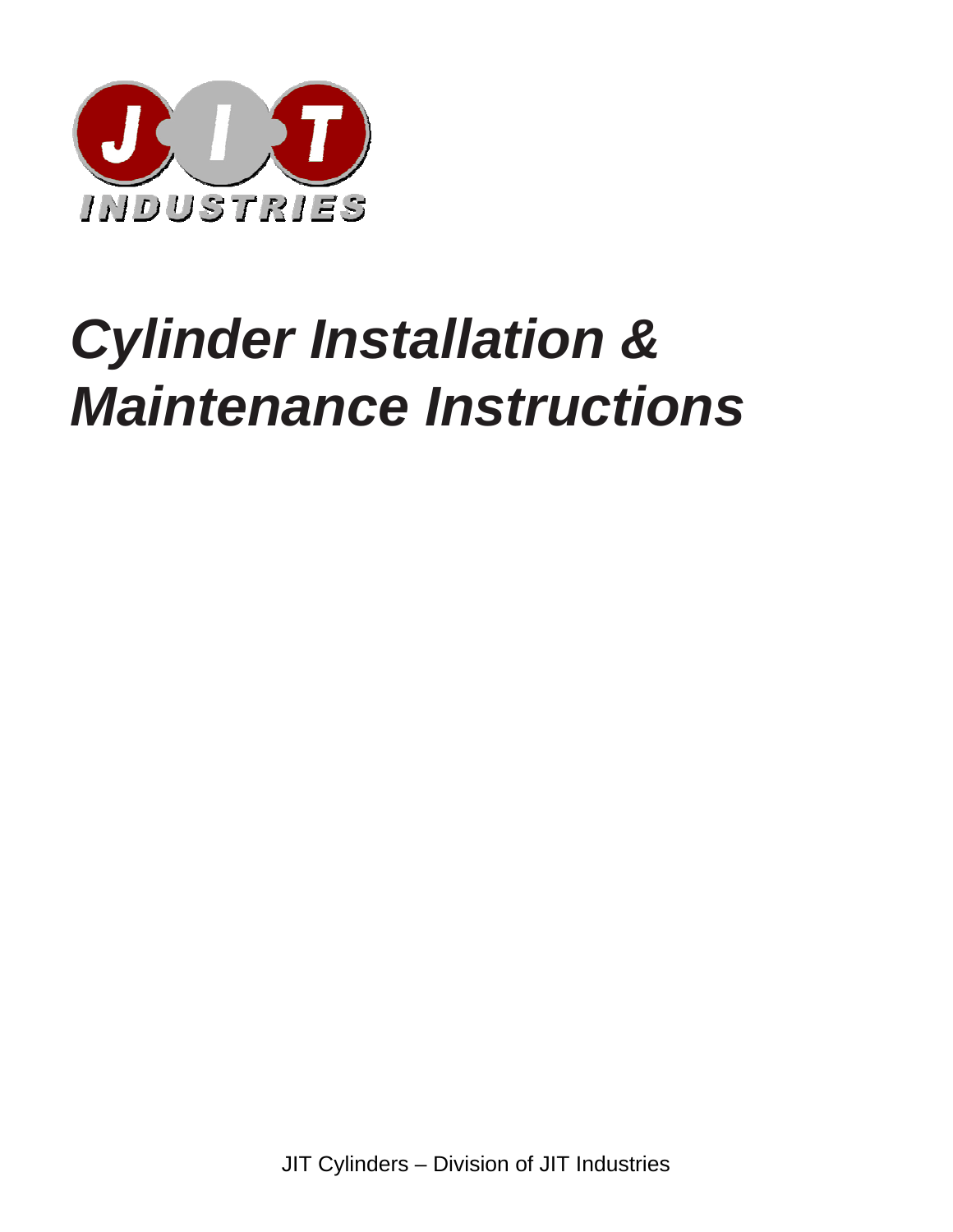## **PROPER STORAGE:**



- 1 Store cylinder in a clean, dry, protected area that has as little temperature variance as possible.<br>2 Store cylinder in a vertical position with piston rod in up position.
- Store cylinder in a vertical position with piston rod in up position.
- 3 Coat entire inside of cylinder with oil. Fill cylinders partially with oil if practical.
- 4 Install protective plugs in all cylinder ports.
- 5 Apply protective coating on any machined or critical mounting surfaces, including all treads.

**GENERAL PRECAUTIONS:** Cylinders which have been in storage over 30 days should be lubricated and cycled several times before they are installed on machines and subjected to actual loads. Should excessive cycling pressure be required, it may indicate the cylinder(s) had been damaged during shipment or storage.

**INSTALLATION:** For long, trouble-free, safe operation of your cylinders, extra care should be taken in the following areas:

- **1. Fasteners:** Be sure to select fasteners and bearings suitable for the forces involved. The use of Grade 8 or better nuts & bolts is recommended. Due to the wide variety available, contact your bearing supplier for bearing recommendations.
- **2. Piston Rod Attachment & Rod Accessories:** In attaching machinery components or threaded accessories to cylinder rod threads, the attachments should be tightened as securely. JIT recommends a Style 1 rod for most applications. Its square shoulder design helps assure proper alignment of cylinder to mechanism, eliminates need for a jam nut, provides fixed point for more accurate cylinder positioning, simplifies piloting to full rod diameter into mating part, and permits easier assembly of seals over rod without damage.
- **PROPER CYLINDER MOUNTING:** The ideal method of mounting a cylinder is to have the point of mounting on the equipment machined to the exact dimensions with proper alignment, so that bolting the cylinder in place ensures perfect alignment. In many cases this is not practical from a cost and design standpoint. Therefore, alignment must be secured at the time of installation. Whenever the piston rod is fastened to the machine, which confines the cylinder in one position, it is best to bolt the cylinder down as a last operation of assembly. Alignment can be secured in other ways, but the following sequence of installation steps is quite effective:
	- **A.** Assemble the piston rod to the machinery. The piston rod must be fastened and held squarely so its centerline is parallel to the guides of the attached machinery (or parallel to the line of movement of the attached machinery in cases of fixed mounted cylinders). Torque piston rod to attachment.
	- **B.** Insert mounting bolts but do not tighten them.
	- **C.** In the case of horizontally mounted cylinders, it is necessary to support the weight of the cylinder body so as to eliminate strain on the piston rod.
	- **D.** Use feeler gauges under the mounting and shim at these points equal to the space indicated by the feeler gauges.
	- **E.** Finally, tighten the mounting bolts.
	- **F.** If possible, the machine operation should be tested with low pressure air to ensure that cylinder and attached parts are operating freely. This should be done with the machine operating under a no-load condition.
	- **G.** Make sure that all pipes and fittings are clean before connecting them to the cylinder.
	- **H.** Hydraulic filtration should be in accordance with the hydraulic power unit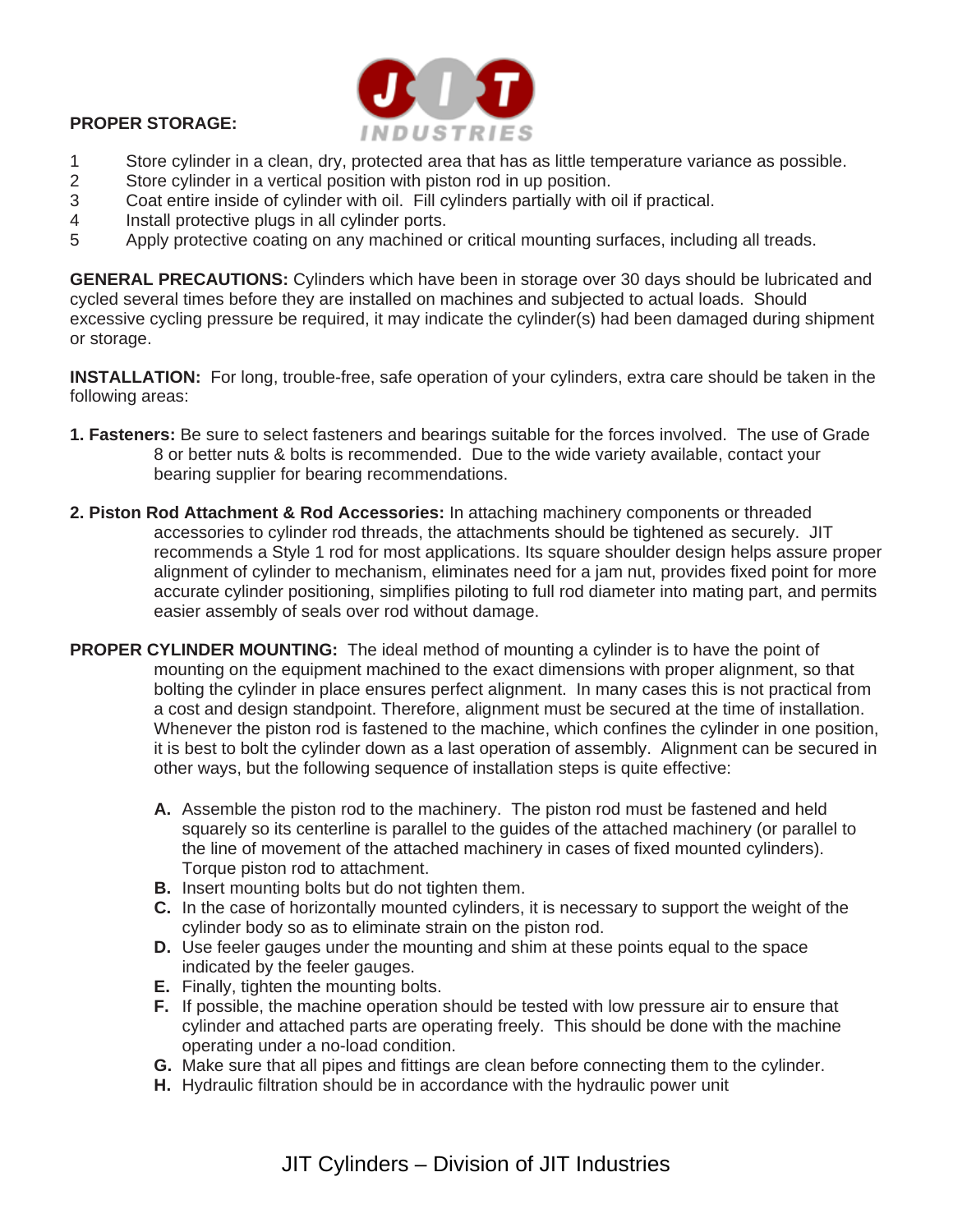manufacturer recommendation.

**I.** Pneumatic systems should have a water separator, 50 micron (minimum) filter and a lubricator installed as close as possible to the cylinder. Use a 5W petroleum-based oil as a lubricant. When repair is necessary, we recommend using Magnalube R-G grease to prelubricate the piston seal and rod seal.

**REPAIR:** When cylinder repairs are necessary, a complete set of seals and tie rods should be ordered. The seal set should consist of piston seals and rod seal kit and a replacement gland if necessary. To ensure proper parts selection, please provide the serial number(s) for the unit(s) being repaired.

**SERIAL NUMBER IDENTIFICATION:** All JIT cylinders have a serial number impression stamped in the head and cap next to the port. The serial number is helpful in determining the year of manufacture in order to supply correct repair parts (seals). The serial number is necessary to supply machined replacement parts such as piston rods, tie rods, tubes, heads, caps and cushions.

A JIT serial number is the process date when the order was taken. For example: 817041448 tell us that the order was taken on August  $17<sup>th</sup>$ , 2004 at 2:48 p.m. Using our internal systems we are then able to look up the details of that cylinder to determine the specifics regarding the cylinder and the customer's order.

**DISASSEMBLY & ASSEMBLY:** The following step-by-step outline will be a valuable aid to personnel qualified to service precision equipment. By exercising only normal care, which any good workman would accord fine machinery, no undue difficulty will be encountered.

1. CLEAN ENVIRONMENT: Wipe all external surfaces clean. Drain excess oil from hydraulic cylinders. Paint or draw a line on one side of the cylinder running from the cylinder cap to the mounting end of the piston rod. This will serve as a reference line when inspecting components and reassembling the cylinder.

2. VISUAL INSPECTION: Visually inspect all exterior surfaces for evidence of damage, and, in particular, damage to the piston rod and barrel. Evidence of rod-seal leakage can usually be traced to nicks in the piston rod or misalignment. If a slight nick is noticed in the piston rod, it can often be removed by using No. 400 grit emery cloth. The rod should then be wiped carefully for removal of any matter. UNDER NO CIRCUMSTANCES SHOULD COMPRESSED AIR BE USED TO REMOVE FOREIGN MATTER, as this practice may tend to drive such particles into close clearances. Misalignment can often be detected by observing the condition of the piston rod for evidence of excessive wear, polishing, burnishing or scoring on the side of the piston rod. Check carefully the end of the piston rod and the area around the flats on the end of the rod for burrs and nicks. If burrs and nicks are present, remove with a file or emery cloth to avoid damage to the piston rod seal, rod wiper and gland during removal and assembly. 3. REMOVAL OF GLAND:

- a. Loosen and remove the cap screws that hold the gland in the cylinder head.
- b. Use jack screws to aid in the gland retraction from rod end head.
- c. Remove wiper, rod seal and any dirt, contaminates, etc., from the gland cavity and head.
- 4. LOOSENING THE CYLINDER TIE RODS:
	- a. CAUTION—SPRING-RETURN CYLINDERS: An installed spring can injure a person if special precautions are not exercised in removing the tie rods. In some cases, clamps may be used to contain the cylinder assembly while the tie rods are being removed. If such is the case, the clamps should, of course, be designed to permit gradual release of spring compression to its free length.
	- b. NON-SPRING-RETURN CYLINDERS: Proceed to gradually loosen the cylinder tie rods nuts. Please note: if the tie rods were tightened evenly it may be necessary in some cases to grip the tie rods with vise grips—on the diameter located between the head and cap—to prevent the tie rod from turning.
- 5. REMOVAL OF CYLINDER HEAD: Remove cylinder head from cylinder.
- 6. REMOVAL OF PISTON ROD AND ASSEMBLY: Remove piston rod and piston assembly from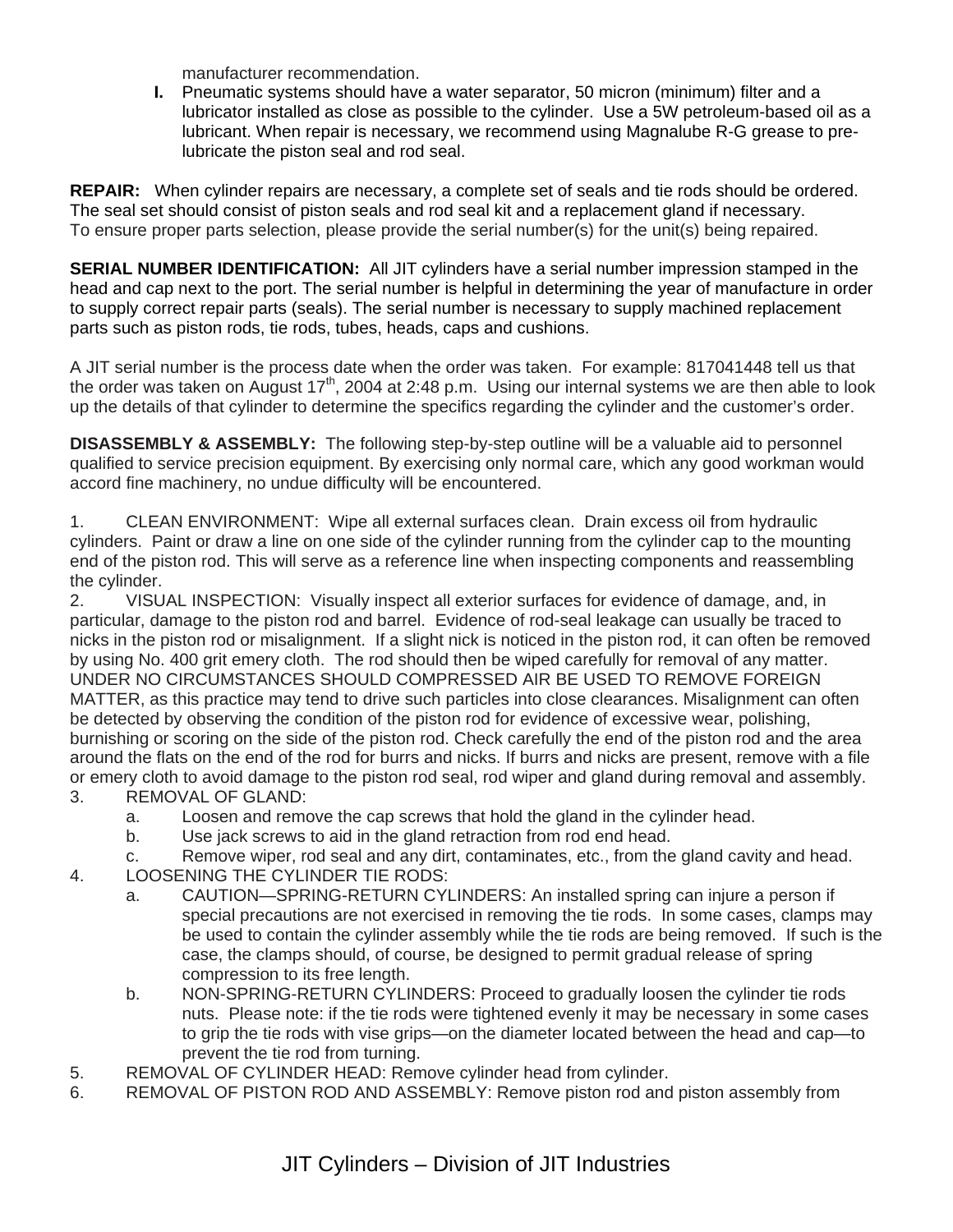cylinder barrel. (If barrel comes off the cap pilot, merely slide piston assembly from cylinder barrel.) 7. REMOVE TIE RODS FROM CYLINDER CAP.

8. INSPECTION OF INTERNAL PARTS: Inspect internal surfaces of all cylinder parts, noting particularly any evidence of foreign matter. (Retain all foreign matter for future study if necessary.) Examine parts for misalignment as evidenced by excessive or uneven wear.

9. CONDITION OF COMPONENTS: If barrel, piston rod or piston rod gland is damaged, the part, if available, should be replaced. If a replacement part is unavailable, repair the damaged part by removing nicks, burrs and other forms of damage. However, do not remove enough material to change the diameters, affecting the clearance and fit.

10. PISTON SEAL REMOVAL: The replacement of the piston seals does not require the removal of the piston from the piston rod. Remove the piston cup seal and repeat the procedure to remove the opposite seal. If a high load piston design, remove the wearband by locating the split in the wear ring and pulling the ends apart. Normally the piston will not require removal. 11. PISTON REMOVAL: Piston assemblies are mechanically locked with a set screw between the piston and rod to prevent the parts from coming loose in operation. If the piston assembly must be taken apart, first drill out the peen and unscrew the set screw/s to facilitate disassembly. Loctite is used as an extra precaution in preventing the piston coming off. The piston rod must be heated to approximately 500˚F to loosen the Loctite.

An alternate method is to clamp the piston assembly by the faces of the followers in a vise and screw out the piston rod using the flat on the end of the piston rod for turning. (BY NO MEANS CLAMP THE PISTON ON ITS OUTSIDE DIAMETER.) The vise should be equipped with bronze or brass jaw protectors if clamping piston rod on chrome-plated area.

On double rod-end cylinders, the female piston rod must be heated to approximately 500˚F to loosen Loctite used to hold the rods together. Unscrew the rods by holding one rod by the flats in a rod clamp or soft-jawed vice while unscrewing the other rod with a wrench on the piston rod flats on the other end.

## **REASSEMBLY OF PISTON TO ROD:**

12. Piston and Rod Assembly: Clean the piston and piston rod thoroughly. Apply Loctite sealant to the rod and screw the Piston onto the rod. When piston is seated against the shoulder of the rod then torque them to the value shown below.

NOTE: The rod-end cushion Collar must be installed prior to assembling the piston and piston rod.

13. REASSEMBLY OF PISTON SEALS: The following instructions give a detailed breakdown of the proper methods to be used when assembling 'U' cup piston seals. These instructions should be followed closely to prevent damage to the cups during assembly.

1) Make certain that all parts are free from any contamination or foreign material and that the assembly area is clean.

2) Install the first Piston Seal closest to the rod first. Be sure to face the flat side facing out towards the rod.

- 3) Insert the piston rod, with the first seal into the cylinder tube until the empty piston groove is showing out the back end.
- 4) Install the 2nd piston seal on the piston with the flat side facing out the cap end.
- 5) Push the piston assembly and seal into the tube until the piston seal is inside the tube.

**Note:** if you have a "barrel loader" then you can install both seals on the piston and use the barrel loader to insert the piston assembly into the barrel.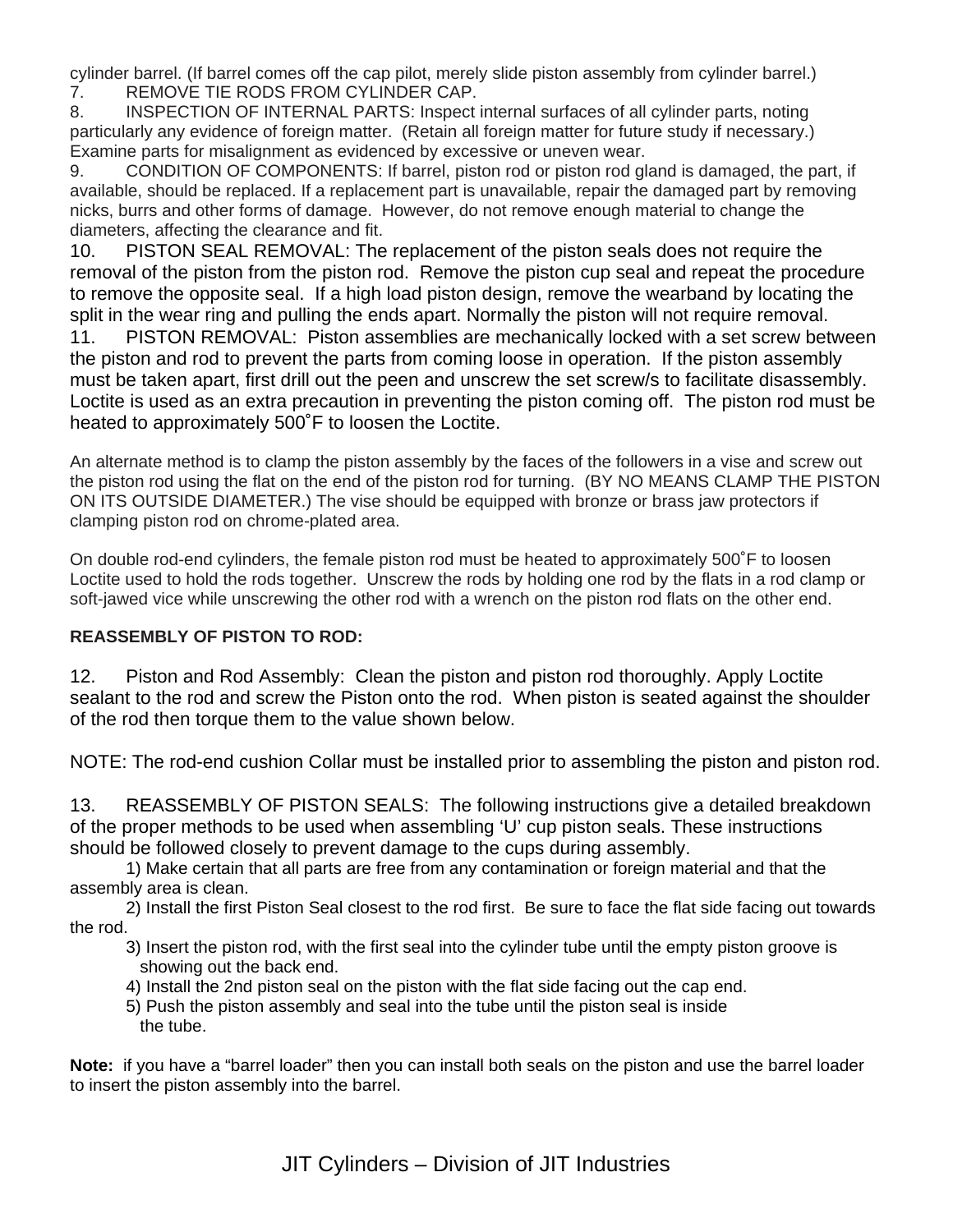14. REASSEMBLY OF THE CYLINDER: After the cylinder has been assembled in the reverse order of the disassembly, tighten tie rods snugly with hand wrench and light pressure, and accomplish final tightening gradually, working from one tie rod to the diagonally opposite tie rod to ensure evenness of tie rod tightening. DO NOT TIGHTEN ONE TIE ROD COMPLETELY AND THEN THE OTHERS. THIS WILL RESULT IN IMPROPER TIGHTENING OF TIE RODS AND IMPROPER ALIGNMENT OF THE HEAD AND CAP. See Charts below for proper torque values of bolted gland screws and tie rod nuts.

| <b>Bolted Gland Mounting Screw Torque</b> |               |  |
|-------------------------------------------|---------------|--|
| <b>Cap-Screw Size</b>                     | <b>Torque</b> |  |
| $3/8 - 24$                                | 22 FT/lbs.    |  |
| $1/2 - 20$                                | 50 FT/lbs.    |  |
| $1/4 - 28$                                | 7 FT/lbs.     |  |
| $5/16 - 24$                               | 12 FT/lbs.    |  |
| $3/8 - 24$                                | 47 FT/lbs.    |  |
| $1/2 - 20$                                | 114 FT/lbs.   |  |

| Tie Rod Torque (Ft./Lbs.) |                             |      |
|---------------------------|-----------------------------|------|
|                           | Bore A & LH Series H Series |      |
| $1 - 1/2$                 | 8                           | 28   |
| 2                         | 16                          | 66   |
| $2 - 1/2$                 | 16                          | 66   |
| $3 - 1/4$                 | 28                          | 150  |
| 4                         | 28                          | 150  |
| 5                         | 66                          | 360  |
| 6                         | 66                          | 560  |
| $\overline{7}$            | 66                          | 800  |
| 8                         | 66                          | 1100 |
| 10                        | 150                         | 560  |
| 12                        | 150                         | 560  |
| 14                        | 225                         | 560  |
| 16                        |                             | 1600 |
| 18                        |                             | 2000 |

15. TESTING THE RE-ASSEMBLED CYLINDER: Test freedom of movement in small-bore, short-stroke cylinders by laying the cylinder horizontally and cycling the piston rod by hand. Large-bore or long-stroke cylinders that may be difficult to cycle by hand can be cycled with low pressure (10 to 24 psi) air. Double rod-end cylinders, cylinders with oversized piston-rod diameters and strokes longer than 6 feet may require more than 25 psi to move the piston. In no case, however, should more than 45 psi be required to cycle the cylinder. Consistent cycling pressure of 45 psi can indicate improper assembly, which will result in mechanical damage and premature failure of cylinder components. The cylinder should, therefore, be disassembled, reassembled after corrective action, and re-checked before installation into the mechanism. Before installing the rebuilt cylinder into the machine, it is advisable to test it for seal leakage. To test 'U' cup or lip-type piston seals, connect one end of a short length of hose to the head-end port and submerge the other end in a small container of water. Pressurize the cap-end port with shop air